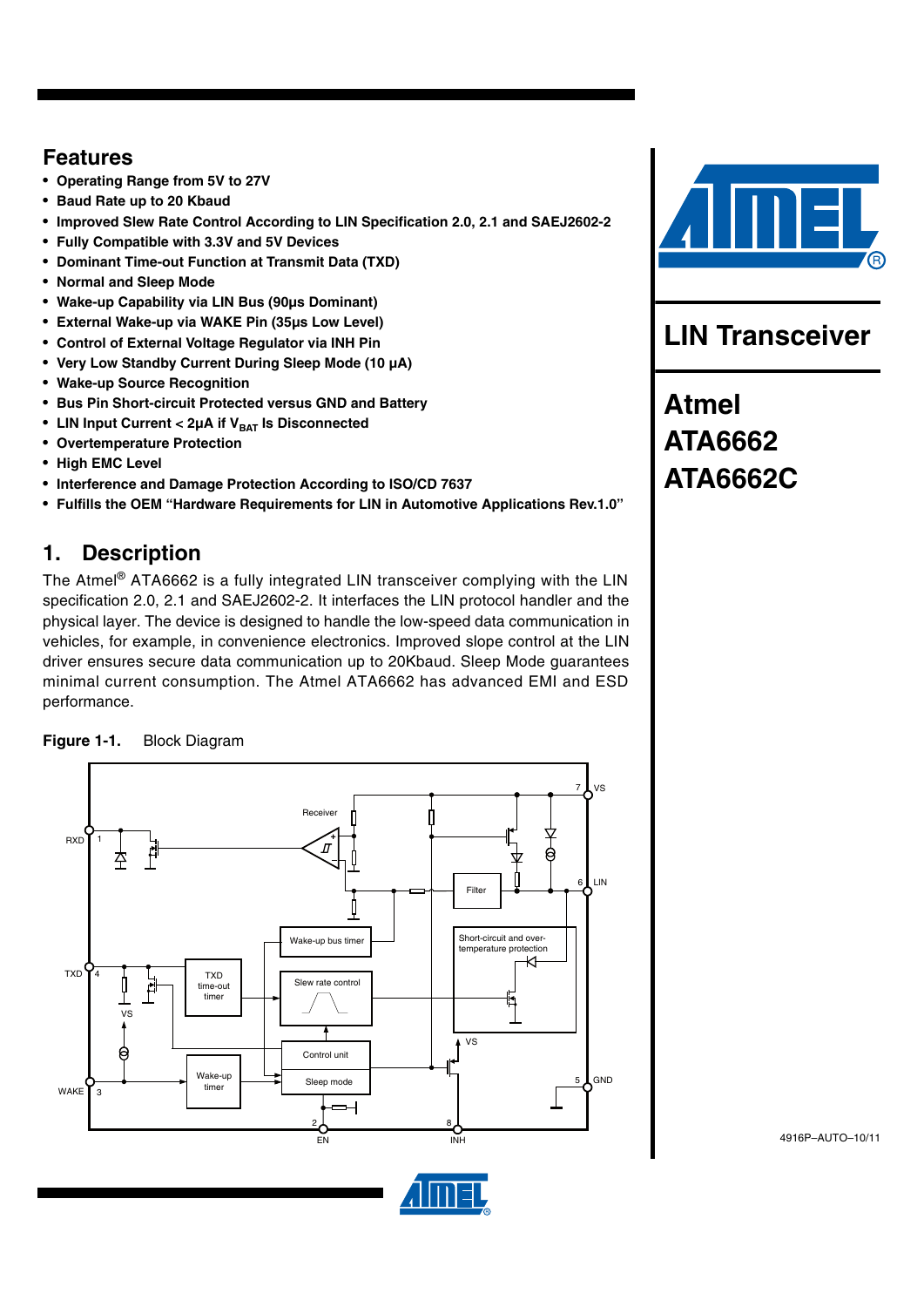

# **2. Pin Configuration**

## **Figure 2-1.** Pinning SO8



#### **Table 2-1.** Pin Description

| <b>Pin</b>    | Symbol      | <b>Function</b>                                                                                                      |
|---------------|-------------|----------------------------------------------------------------------------------------------------------------------|
|               | RXD.        | Receive data output (open drain)                                                                                     |
| $\mathcal{P}$ | EN          | Enables Normal Mode; when the input is open or low, the device is in Sleep Mode                                      |
| 3             | <b>WAKE</b> | High voltage input for local wake-up request. If not needed, connect directly to VS                                  |
| 4             | TXD.        | Transmit data input; active low output (strong pull-down) after a local wake-up request                              |
| 5             | <b>GND</b>  | Ground, heat sink                                                                                                    |
| 6             | LIN.        | LIN bus line input/output                                                                                            |
|               | VS.         | Battery supply                                                                                                       |
| 8             | INH.        | Battery-related inhibit output for controlling an external voltage regulator; active high after a wake-up<br>request |

#### **2 Atmel ATA6662/ATA6662C**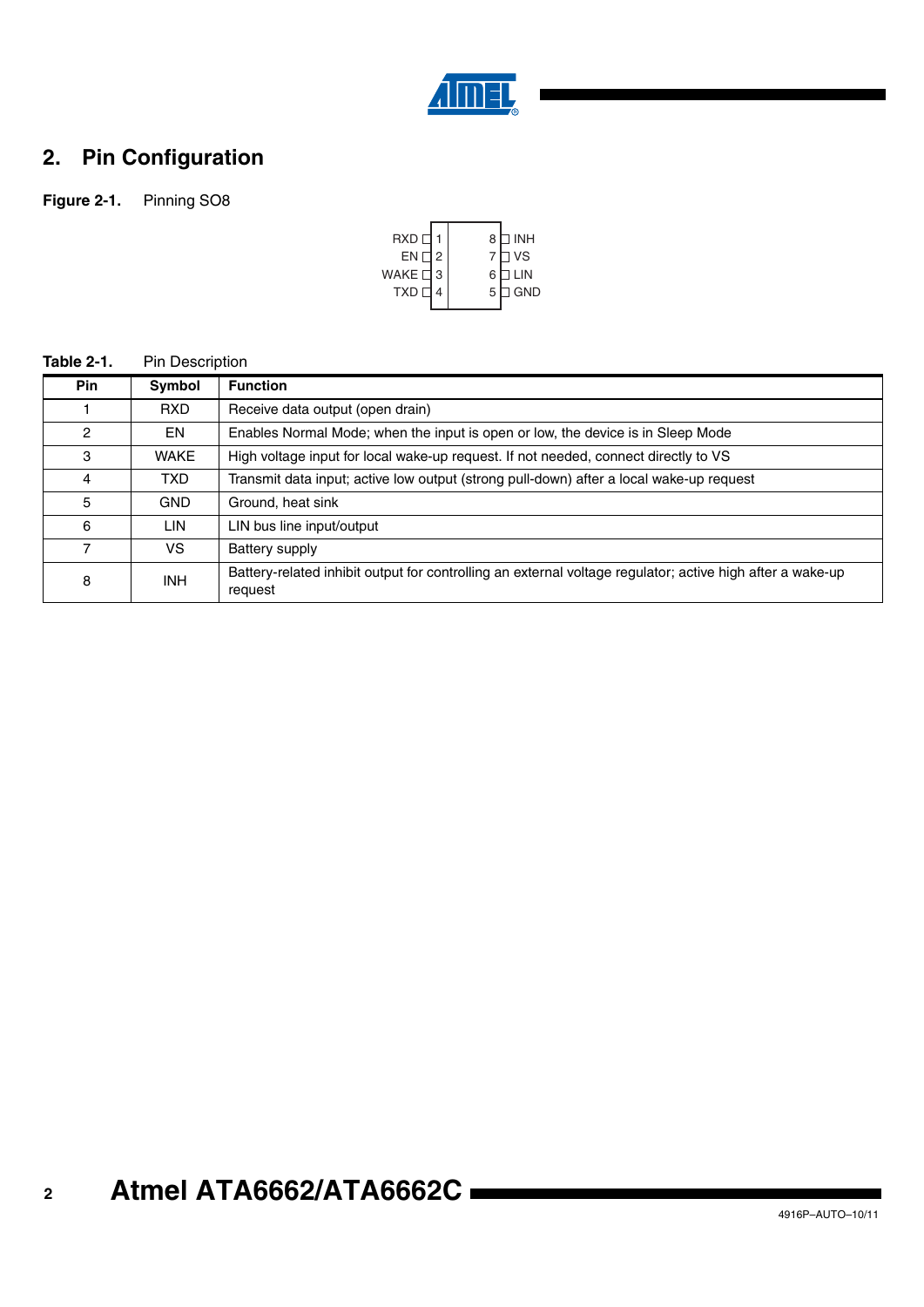## **3. Functional Description**

### **3.1 Physical Layer Compatibility**

Since the LIN physical layer is independent from higher LIN layers (e.g., the LIN protocol layer), all nodes with a LIN physical layer according to revision 2.x can be mixed with LIN physical layer nodes, which, according to older versions (i.e., LIN 1.0, LIN 1.1, LIN 1.2, LIN 1.3), are without any restrictions.

### 3.2 Supply Pin (V<sub>s</sub>)

Undervoltage detection is implemented to disable transmission if  $V_{\rm S}$  falls to a value below 5V in order to avoid false bus messages. After switching on  $V_{\rm S}$ , the IC switches to Fail-safe Mode and INHIBIT is switched on. The supply current in Sleep Mode is typically 10µA.

### **3.3 Ground Pin (GND)**

The Atmel® ATA6662 does not affect the LIN Bus in the case of a GND disconnection. It is able to handle a ground shift up to 11.5% of  $V_s$ .

### **3.4 Bus Pin (LIN)**

A low-side driver with internal current limitation and thermal shutdown and an internal pull-up resistor are implemented as specified for LIN 2.x. The voltage range is from –27V to +40V. This pin exhibits no reverse current from the LIN bus to  $V_{\rm S}$ , even in the case of a GND shift or  $V<sub>Batt</sub>$  disconnection. The LIN receiver thresholds are compatible to the LIN protocol specification.The fall time (from recessive to dominant) and the rise time (from dominant to recessive) are slope controlled. The output has a self-adapting short circuit limitation; that is, during current limitation, as the chip temperature increases, the current is reduced.

### **3.5 Input/Output Pin (TXD)**

In Normal Mode the TXD pin is the microcontroller interface to control the state of the Lin output. TXD must be at Low- level in order to have a low LIN Bus. If TXD is high, the LIN output transistor is turned off and the Bus is in recessive state. The TXD pin is compatible to both a 3.3V or 5V supply. During fail-safe Mode, this pin is used as output and is signalling the wake-up source (see [Section 3.14 "Wake-up Source Recognition" on page 8\)](#page-7-0). It is current limited to  $< 8$  mA.

### **3.6 TXD Dominant Time-out Function**

The TXD input has an internal pull-down resistor. An internal timer prevents the bus line from being driven permanently in dominant state. If TXD is forced to low longer than  $t_{DOM} > 6$ ms, the pin LIN will be switched off (Recessive Mode). To reset this mode, switch TXD to high (> 10µs) before switching LIN to dominant again.

### **3.7 Output Pin (RXD)**

This pin reports to the microcontroller the state of the LIN bus. LIN high (recessive) is reported by a high level at RXD, LIN low (dominant) is reported by a low voltage at RXD. The output is an open drain, therefore, it is compatible to a 3.3V or 5V power supply. The AC characteristics are defined with a pull-up resistor of 5kΩ to 5V and a load capacitor of 20pF. The output is short-protected. In Unpowered Mode ( $V_s = 0V$ ), RXD is switched off. For ESD protection a Zener diode is integrated, with  $V<sub>7</sub> = 6.1V$ .

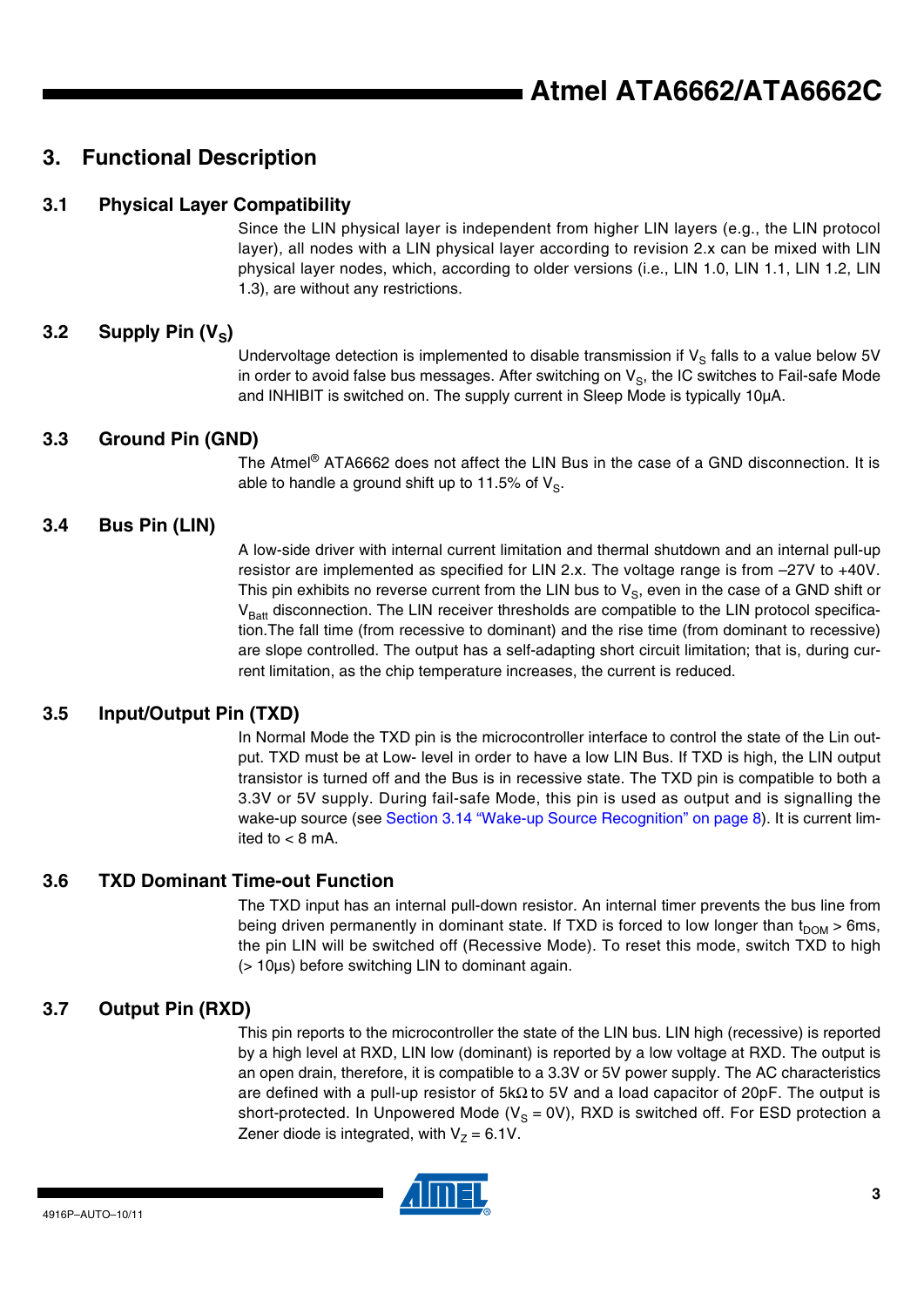

### **3.8 Enable Input Pin (EN)**

This pin controls the Operation Mode of the interface. If  $EN = 1$ , the interface is in Normal Mode, with the transmission path from TXD to LIN and from LIN to RXD both active. At a falling edge on EN, while TXD is already set to high, the device is switched to Sleep Mode and no transmission is possible. In Sleep Mode, the LIN bus pin is connected to  $V_S$  with a weak pull-up current source. The device can transmit only after being woken up (see [Section 3.9,](#page-3-0) ["Inhibit Output Pin \(INH\)"](#page-3-0) ).

During Sleep Mode the device is still supplied from the battery voltage. The supply current is typically 10µA. The pin EN provides a pull-down resistor in order to force the transceiver into Sleep Mode in case the pin is disconnected.

### <span id="page-3-0"></span>**3.9 Inhibit Output Pin (INH)**

This pin is used to control an external switchable voltage regulator having a wake-up input. The inhibit pin provides an internal switch towards pin  $V_{\rm S}$ . If the device is in Normal Mode, the inhibit high-side switch is turned on and the external voltage regulator is activated. When the device is in Sleep Mode, the inhibit switch is turned off and disables the voltage regulator.

A wake-up event on the LIN bus or at pin WAKE will switch the INH pin to the  $V_S$  level. After a system power-up ( $V_S$  rises from zero), the pin INH switches automatically to the  $V_S$  level.

#### **3.10 Wake-up Input Pin (WAKE)**

This pin is a high-voltage input used to wake the device up from Sleep Mode. It is usually connected to an external switch in the application to generate a local wake-up. A pull-up current source with typically –10µA is implemented. The voltage threshold for a wake-up signal is 3V below the VS voltage with an output current of typically –3µA.

If you do not need a local wake-up in your application, connect pin WAKE directly to pin VS.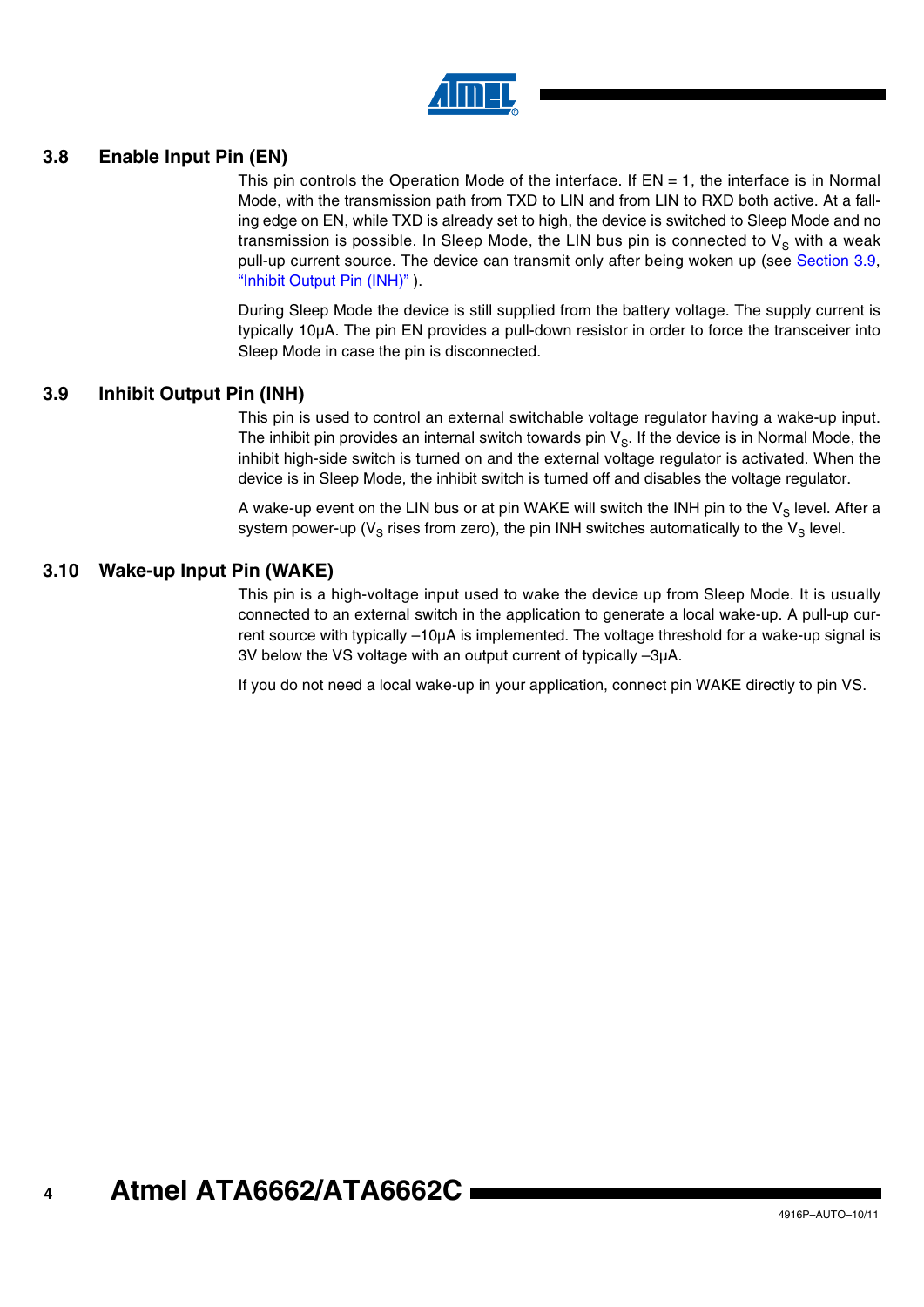### **3.11 Operation Modes**

1. Normal Mode

This is the normal transmitting and Receiving Mode. All features are available.

2. Sleep Mode

In this mode the transmission path is disabled and the device is in low power mode. Supply current from  $V_{Batt}$  is typically 10 $\mu$ A. A wake-up signal from the LIN bus or via pin WAKE will be detected and will switch the device to Fail-safe Mode. If EN then switches to high, Normal Mode is activated. Input debounce timers at pin WAKE  $(t<sub>WAKE</sub>)$ , LIN ( $t<sub>BUS</sub>$ ) and EN ( $t<sub>sleep</sub>t<sub>nom</sub>$ ) prevent unwanted wake-up events due to automotive transients or EMI. In Sleep Mode the INH pin is left floating. The internal termination between pin LIN and pin  $V_S$  is disabled. Only a weak pull-up current (typical 10 $\mu$ A) between pin LIN and pin  $V_S$  is present. The Sleep Mode can be activated independently from the actual level on pin LIN or WAKE.

3. Fail-safe Mode

At system power-up or after a wake-up event, the device automatically switches to Fail- safe Mode. It switches the INH pin to a high state, to the  $V_S$  level. LIN communication is switched off. The microcontroller of the application will then confirm the Normal Mode by setting the EN pin to high.

4. Unpowered Mode

If you connect battery voltage to the application circuit, the voltage at the VS pin increases according to the block capacitor. After VS is higher than the VS undervoltage threshold VS<sub>th</sub>, the IC mode changes from Unpowered Mode to Fail-safe Mode. Then the LIN driver is switched off, but the LIN receiver is active, if the TXD pin is at low level.

<span id="page-4-0"></span>



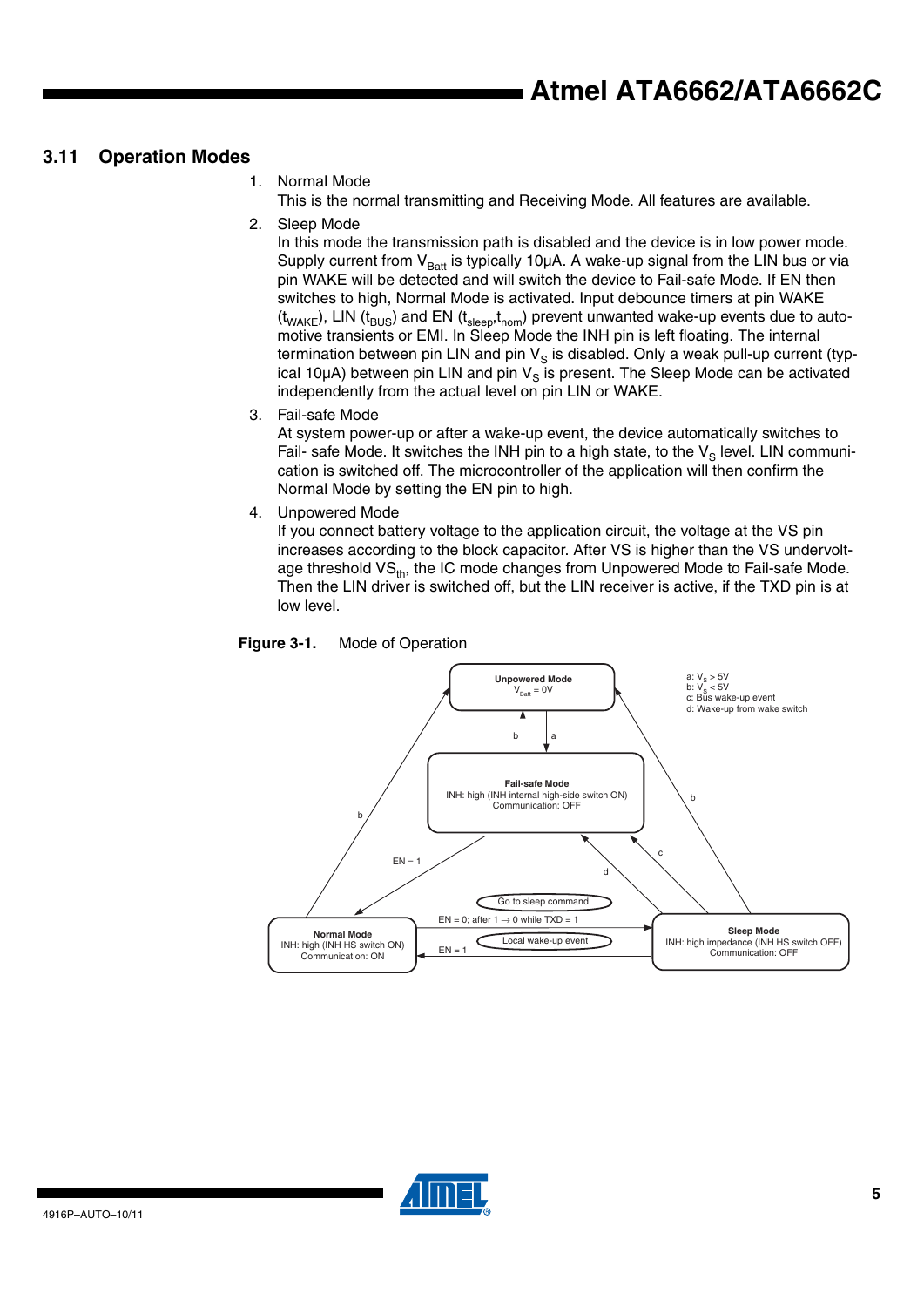

#### **Table 3-1.** Table of Modes

| <b>Mode of Operation</b> | <b>Transceiver</b> | <b>INH</b> | <b>RXD</b>                    | LIN           |
|--------------------------|--------------------|------------|-------------------------------|---------------|
| Fail-safe                | Off                | On         | High, except after<br>wake up | Recessive     |
| Normal                   | On                 | On         | LIN depending                 | TXD depending |
| Sleep                    | Off                | Off        | High ohmic                    | Recessive     |

Wake-up events from Sleep Mode:

- LIN bus
- EN pin
- WAKE pin
- VS Undervoltage

[Figure 3-1 on page 5](#page-4-0), [Figure 3-2 on page 6](#page-5-0) and [Figure 3-3 on page 7](#page-6-0) show details of wake-up operations.

### **3.12 Remote Wake-up via Dominant Bus State**

A voltage less than the LIN pre-wake detection  $V_{LINL}$  at pin LIN activates the internal LIN receiver and switches on the internal slave termination between the LIN pin and the VS pin.

A falling edge at pin LIN, followed by a dominant bus level  $V_{\text{BUSolom}}$  maintained for a certain time period  $(t_{BUS})$  and a rising edge at pin LIN results in a remote wake-up request. The device switches to Fail-safe Mode. Pin INH is activated (switches to  $V_S$ ) and the internal termination resistor is switched on. The remote wake-up request is indicated by a low level at pin RXD to interrupt the microcontroller (see [Figure 3-2 on page 6\)](#page-5-0).

<span id="page-5-0"></span>



#### **6 Atmel ATA6662/ATA6662C**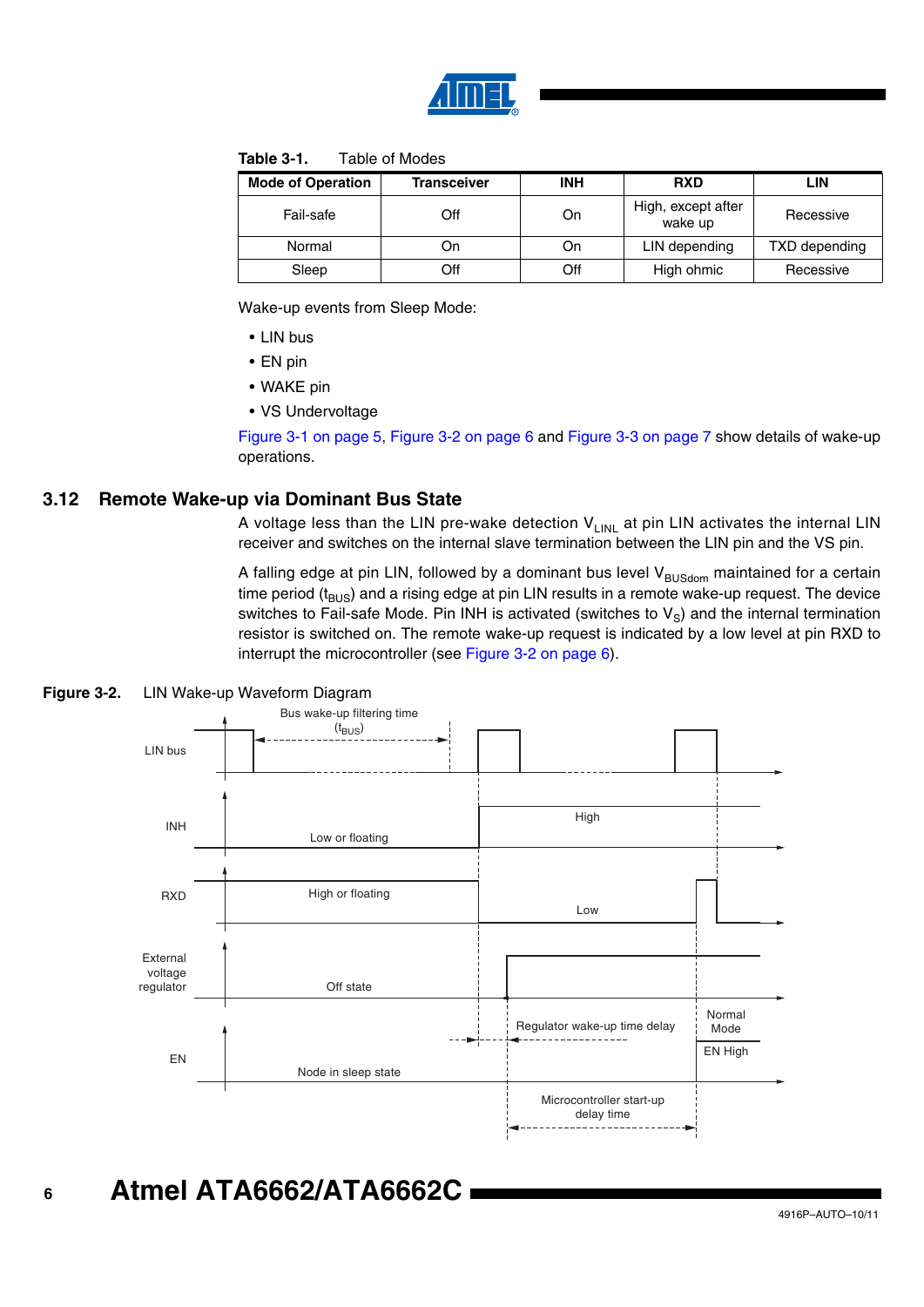### **3.13 Local Wake-up via Pin WAKE**

A falling edge at pin WAKE, followed by a low level maintained for a certain time period  $(t_{\text{WAKE}})$ , results in a local wake-up request. The wake-up time  $(t_{\text{WAKE}})$  ensures that no transient, according to ISO7637, creates a wake-up. The device switches to Fail-safe Mode. Pin INH is activated (switches to  $V_{\rm s}$ ) and the internal termination resistor is switched on. The local wake-up request is indicated by a low level at pin RXD to interrupt the microcontroller and a strong pull-down at pin TXD (see [Figure on page 9](#page-8-0)). The voltage threshold for a wake-up signal is 3V below the VS voltage with an output current of typical –3µA. Even in the case of a continuous low at pin WAKE it is possible to switch the IC into Sleep Mode via a low at pin EN. The IC will stay in Sleep Mode for an unlimited time. To generate a new wake up at pin WAKE it needs first a high signal > 6µs before a negative edge starts the wake-up filtering time again.



<span id="page-6-0"></span>**Figure 3-3.** Wake-up from Wake-up Switch

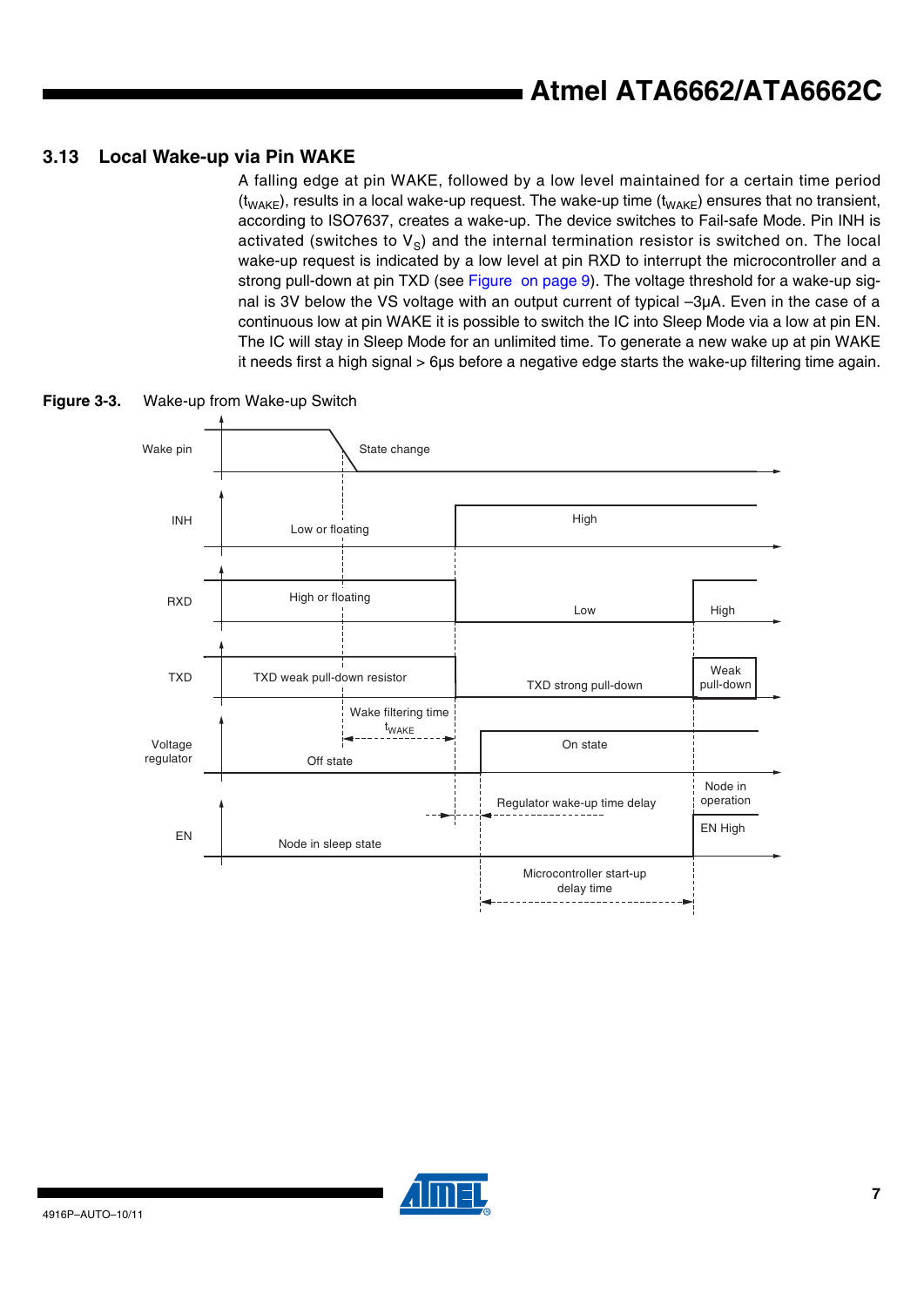

### <span id="page-7-0"></span>**3.14 Wake-up Source Recognition**

The device can distinguish between a local wake-up request (pin WAKE) and a remote wake-up request (LIN bus). The wake-up source can be read on pin TXD in Fail-safe Mode. If an external pull-up resistor (typically 5kΩ) has been added on pin TXD to the power supply of the microcontroller, a high level indicates a remote wake-up request (weak pull-down at pin TXD) and a low level indicates a local wake-up request (strong pull-down at pin TXD).

The wake-up request flag (signalled on pin RXD) as well as the wake-up source flag (signalled on pin TXD) are reset immediately if the microcontroller sets pin EN to high (see [Figure 3-2 on](#page-5-0) [page 6](#page-5-0) and [Figure 3-3 on page 7](#page-6-0)).

### **3.15 Fail-safe Features**

- The reverse current is  $< 2\mu A$  at pin LIN during loss of  $V_{BAT}$ ; this is optimal behavior for bus systems where some slave nodes are supplied from battery or ignition.
- Pin EN provides a pull-down resistor to force the transceiver into Sleep Mode if EN is disconnected.
- Pin RXD is set floating if  $V_{BAT}$  is disconnected.
- Pin TXD provides a pull-down resistor to provide a static low if TXD is disconnected.
- The LIN output driver has a current limitation, and if the junction temperature  $T_i$  exceeds the thermal shut-down temperature  $T<sub>off</sub>$ , the output driver switches off.
- The implemented hysteresis,  $T_{\text{hvs}}$ , enables the LIN output again after the temperature has been decreased.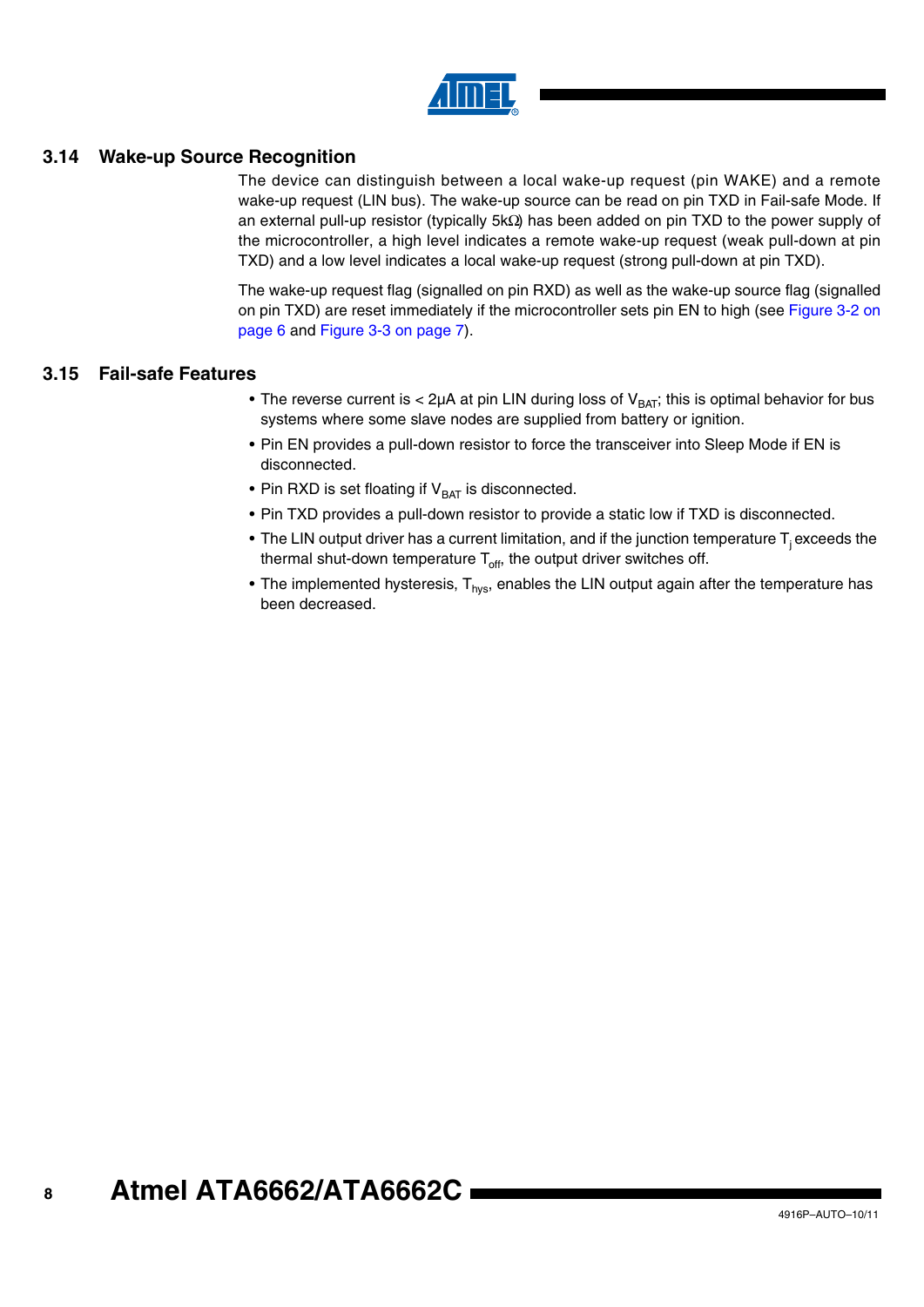# <span id="page-8-0"></span>**4. Absolute Maximum Ratings**

Stresses beyond those listed under "Absolute Maximum Ratings" may cause permanent damage to the device. This is a stress rating only and functional operation of the device at these or any other conditions beyond those indicated in the operational sections of this specification is not implied. Exposure to absolute maximum rating conditions for extended periods may affect device reliability.

| <b>Parameters</b>                                                                                                                                    | Symbol           | Min.            | Typ. | Max.              | <b>Unit</b>      |
|------------------------------------------------------------------------------------------------------------------------------------------------------|------------------|-----------------|------|-------------------|------------------|
| $V_{\rm S}$<br>- Continuous supply voltage                                                                                                           |                  | $-0.3$          |      | $+40$             | V                |
| Wake DC and transient voltage (with $33-k\Omega$ serial resistor)<br>- Transient voltage due to ISO7637 (coupling 1 nF)                              |                  | $-1$<br>$-150$  |      | $+40$<br>$+100$   | $\vee$<br>$\vee$ |
| Logic pins (RXD, TXD, EN)                                                                                                                            |                  | $-0.3$          |      | $+5.5$            | $\vee$           |
| LIN<br>- DC voltage<br>- Transient voltage due to ISO7637 (coupling 1nF)                                                                             |                  | $-27$<br>$-150$ |      | $+40$<br>$+100$   | $\vee$<br>$\vee$ |
| <b>INH</b><br>- DC voltage                                                                                                                           |                  | $-0.3$          |      | $V_{\rm S}$ + 0.3 | $\vee$           |
| ESD according to IBEE LIN EMC<br>Test specification 1.0 following IEC 61000-4-2<br>- Pin VS, LIN to GND<br>- Pin WAKE (33k $\Omega$ serial resistor) |                  | ±6<br>±5        |      |                   | <b>KV</b><br>KV  |
| <b>ESD HBM following STM5.1</b><br>with $1.5k\Omega/100pF$<br>- Pin VS, LIN, WAKE, INH to GND                                                        |                  | ±6              |      |                   | KV               |
| <b>HBM ESD</b><br>ANSI/ESD-STM5.1<br>JESD22-A114<br>AEC-Q100 (002)                                                                                   |                  | ±3              |      |                   | <b>KV</b>        |
| CDM ESD STM 5.3.1                                                                                                                                    |                  | ±750            |      |                   | $\vee$           |
| Machine Model ESD<br>AEC-Q100-RevF(003)                                                                                                              |                  | ±100            |      |                   | V                |
| Junction temperature                                                                                                                                 | $T_i$            | $-40$           |      | $+150$            | $^{\circ}C$      |
| Storage temperature                                                                                                                                  | $T_{\text{stg}}$ | $-55$           |      | $+150$            | $^{\circ}C$      |

# **5. Thermal Characteristics**

| Parameters                                                             | Symbol                      | Min. | Typ. | Max. | Unit |
|------------------------------------------------------------------------|-----------------------------|------|------|------|------|
| Thermal resistance junction ambient                                    | $R_{thJA}$                  |      |      | 145  | K/W  |
| Special heat sink at GND (pin 5) on PCB (fused lead<br>frame to pin 5) | $R_{thJA}$                  |      | 80   |      | K/W  |
| Thermal shutdown                                                       | $\mathsf{I}_{\mathsf{off}}$ | 150  | 165  | 180  | °C   |
| Thermal shutdown hysteresis                                            | $\mathsf{I}_{\mathsf{hvs}}$ |      | 10   | 20   | °C   |

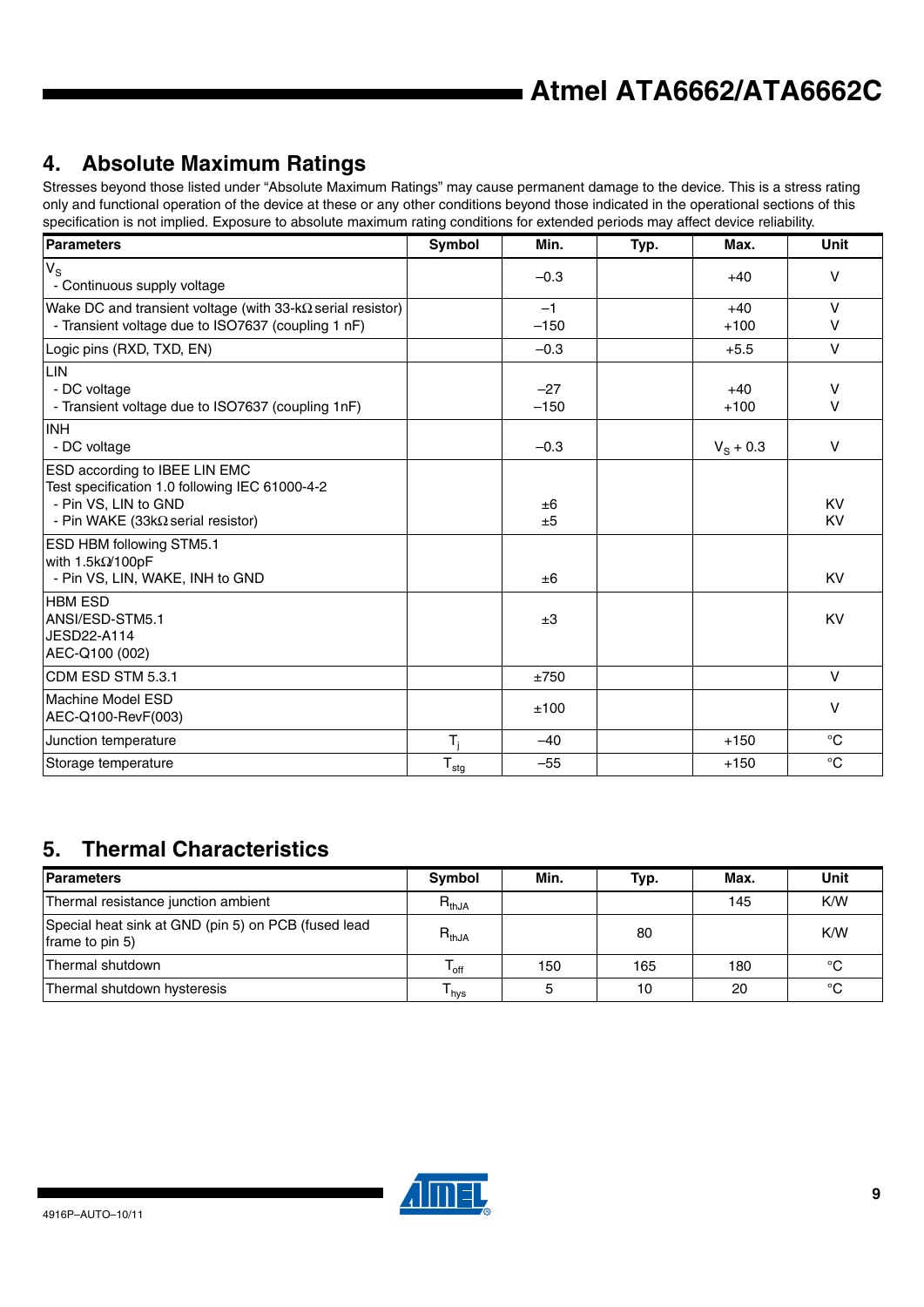

# **6. Electrical Characteristics**

5V < V $_{\rm S}$  < 27V, T $_{\rm j}$  = –40°C to +150°C

| No.          | <b>Parameters</b>                                   | <b>Test Conditions</b>                                                | Pin                     | Symbol                                        | Min.      | Typ. | Max.           | Unit         | Type* |
|--------------|-----------------------------------------------------|-----------------------------------------------------------------------|-------------------------|-----------------------------------------------|-----------|------|----------------|--------------|-------|
| $\mathbf{1}$ | $V_S$ Pin                                           |                                                                       |                         |                                               |           |      |                |              |       |
| 1.1          | DC voltage range nominal                            |                                                                       | $\overline{7}$          | $V_{\rm S}$                                   | 5         | 13.5 | 27             | V            | Α     |
| 1.2          | Supply current in Sleep Mode                        | Sleep Mode<br>$V_{LIN} > V_{S} - 0.5V$<br>$V_S < 14V$                 | 7                       | <b>I</b> <sub>VSsleep</sub>                   |           | 10   | 20             | μA           | Α     |
| 1.3          |                                                     | Bus recessive<br>$V_S < 14V$                                          | $\overline{7}$          | $I_{VSrec}$                                   |           | 0.9  | 1.3            | mA           | Α     |
| 1.4          | Supply current in Normal Mode                       | <b>Bus dominant</b><br>$V_S < 14V$<br>Total bus load > 500 $\Omega$   | 7                       | <b>I</b> <sub>VSdom</sub>                     |           | 1.2  | $\overline{2}$ | mA           | Α     |
| 1.5          | Supply current in Fail-safe Mode                    | Bus recessive<br>$V_S < 14V$                                          | $\overline{7}$          | <b>I</b> <sub>VSfail</sub>                    | 0.5       |      | 1.1            | mA           | Α     |
| 1.6          | V <sub>S</sub> undervoltage threshold on            |                                                                       |                         | $\mathsf{V}_{\mathsf{S}\mathsf{t}\mathsf{h}}$ | 4         |      | 4.95           | $\vee$       | Α     |
| 1.7          | V <sub>S</sub> undervoltage threshold off           |                                                                       |                         | $V_{\text{Sth}}$                              | 4.05      |      | 5              | $\vee$       | Α     |
| 1.8          | V <sub>s</sub> undervoltage threshold<br>hysteresis |                                                                       | $\overline{7}$          | $V_{\text{Sth\_{hys}}}$                       | 50        |      | 500            | mV           | Α     |
| $\mathbf{2}$ | <b>RXD Output Pin (Open Drain)</b>                  |                                                                       |                         |                                               |           |      |                |              |       |
| 2.1          | Low-level output sink current                       | Normal Mode<br>$V_{LIN} = 0V$ , $V_{RXD} = 0.4V$                      | 1                       | $I_{\text{RXDL}}$                             | 1.3       | 2.5  | 8              | mA           | Α     |
| 2.2          | RXD saturation voltage                              | 5-k $\Omega$ pull-up resistor to 5V                                   | $\mathbf{1}$            | Vsat <sub>RXD</sub>                           |           |      | 0.4            | $\vee$       | Α     |
| 2.3          | High-level leakage current                          | Normal Mode<br>$V_{LIN} = V_{BAT}$ , $V_{RXD} = 5V$                   | 1                       | <b>I</b> <sub>RXDH</sub>                      | $-3$      |      | $+3$           | μA           | Α     |
| 2.4          | ESD zener diode                                     | $I_{RXD} = 100 \mu A$                                                 | 1                       | $VZ_{RXD}$                                    | 5.8       |      | 8.6            | $\mathsf{V}$ | Α     |
| 3            | <b>TXD Input Pin</b>                                |                                                                       |                         |                                               |           |      |                |              |       |
| 3.1          | Low-level voltage input                             |                                                                       | 4                       | $\mathsf{V}_{\mathsf{TXDL}}$                  | $-0.3$    |      | $+0.8$         | $\vee$       | A     |
| 3.2          | High-level voltage input                            |                                                                       | 4                       | $\mathsf{V}_{\mathsf{TXDH}}$                  | 2         |      | 5.5            | $\vee$       | Α     |
| 3.3          | Pull-down resistor                                  | $VTXD = 5V$                                                           | 4                       | $R_{TXD}$                                     | 125       | 250  | 600            | $k\Omega$    | Α     |
| 3.4          | Low-level leakage current                           | $VTXD = 0V$                                                           | 4                       | I <sub>TXD_leak</sub>                         | $-3$      |      | $+3$           | μA           | А     |
| 3.5          | Low-level output sink current                       | Fail-safe Mode, local wake up<br>$VTXD = 0.4V$<br>$V_{LIN} = V_{BAT}$ | 4                       | I <sub>TXD</sub>                              | 1.3       | 2.5  | 8              | mA           | Α     |
| 4            | <b>EN Input Pin</b>                                 |                                                                       |                         |                                               |           |      |                |              |       |
| 4.1          | Low-level voltage input                             |                                                                       | $\overline{\mathbf{c}}$ | $V_{ENL}$                                     | $-0.3$    |      | $+0.8$         | V            | Α     |
| 4.2          | High-level voltage input                            |                                                                       | $\overline{\mathbf{c}}$ | $\mathsf{V}_\mathsf{ENH}$                     | 2         |      | 5.5            | $\sf V$      | A     |
| 4.3          | Pull-down resistor                                  | $V_{EN} = 5V$                                                         | 2                       | $\mathsf{R}_{\mathsf{EN}}$                    | 125       | 250  | 600            | $k\Omega$    | A     |
| 4.4          | Low-level input current                             | $V_{EN} = 0V$                                                         | 2                       | $I_{EN}$                                      | $-3$      |      | $+3$           | μA           | A     |
| 5            | <b>INH Output Pin</b>                               |                                                                       |                         |                                               |           |      |                |              |       |
| 5.1          | High-level voltage                                  | Normal Mode<br>$I_{INH} = -2mA$                                       | 8                       | V <sub>INHH</sub>                             | $V_S - 3$ |      | $V_{\rm S}$    | ${\sf V}$    | A     |
| 5.2          | Leakage current                                     | Sleep Mode<br>$V_{INH} = 0V/27V, V_S = 27V$                           | 8                       | $I_{INHL}$                                    | $-3$      |      | $+3$           | μA           | A     |

\*) Type means: A = 100% tested, B = 100% correlation tested, C = Characterized on samples, D = Design parameter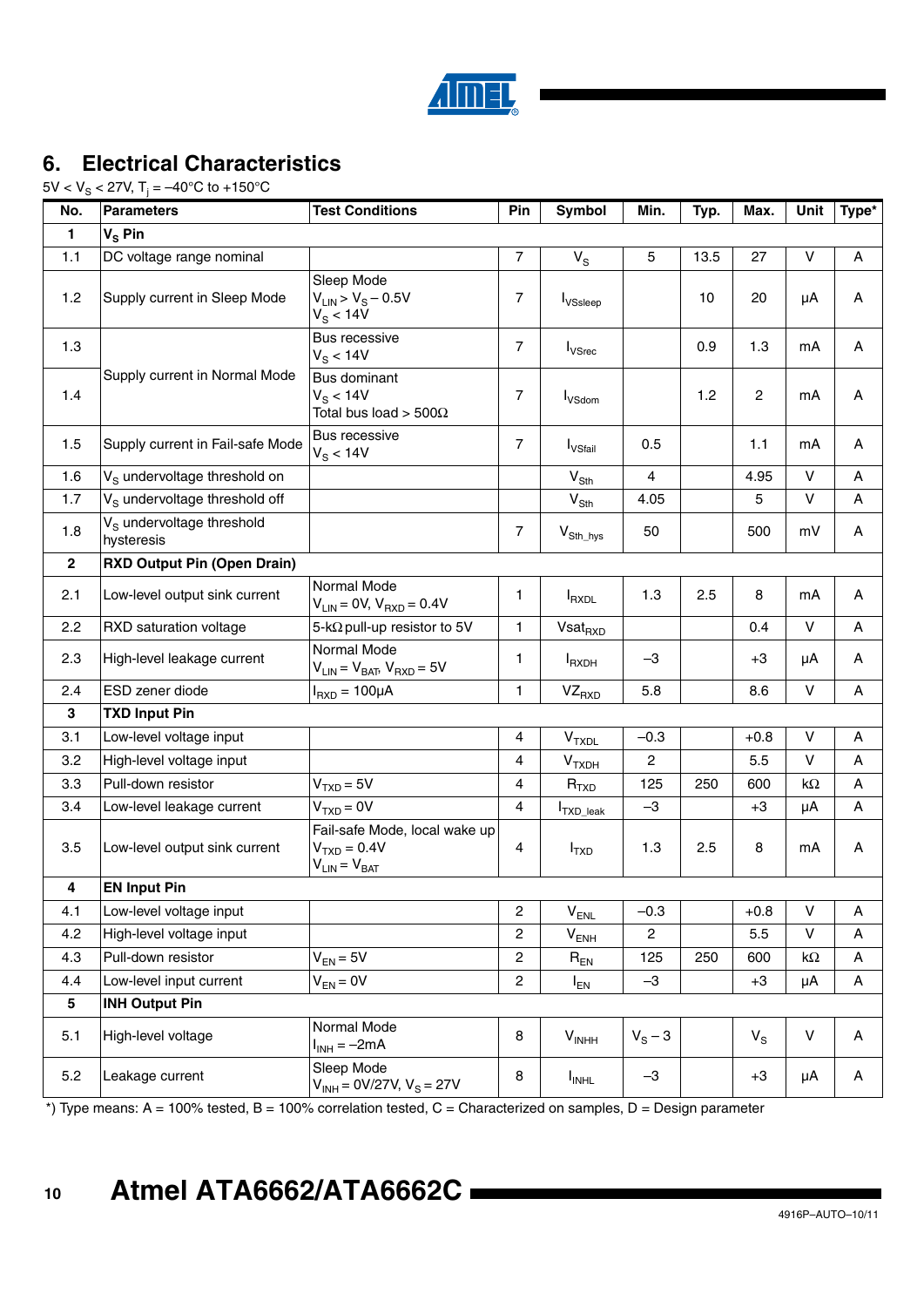# **6. Electrical Characteristics (Continued)**

5V < V $_{\rm S}$  < 27V, T $_{\rm j}$  = –40°C to +150°C

| No.            | <b>Parameters</b>                                                                                                                                                                                   | <b>Test Conditions</b>                                                               | Pin     | Symbol                         | Min.                  | Typ.   | Max.            | Unit      | Type* |
|----------------|-----------------------------------------------------------------------------------------------------------------------------------------------------------------------------------------------------|--------------------------------------------------------------------------------------|---------|--------------------------------|-----------------------|--------|-----------------|-----------|-------|
| 6              | <b>WAKE Pin</b>                                                                                                                                                                                     |                                                                                      |         |                                |                       |        |                 |           |       |
| 6.1            | High-level input voltage                                                                                                                                                                            |                                                                                      | 3       | $V_{\text{WAKEH}}$             | $V_S -$<br>1V         |        | $V_S +$<br>0.3V | V         | Α     |
| 6.2            | Low-level input voltage                                                                                                                                                                             | $I_{\text{WAKE}}$ = Typically $-3\mu A$                                              | 3       | <b>V</b> <sub>WAKEL</sub>      | $-1V$                 |        | $V_S -$<br>3.3V | V         | Α     |
| 6.3            | Wake pull-up current                                                                                                                                                                                | $V_S < 27V$                                                                          | 3       | <b>I</b> <sub>WAKE</sub>       | $-30$                 | $-10$  |                 | μA        | Α     |
| 6.4            | High-level leakage current                                                                                                                                                                          | $V_S = 27V$ , $V_{WAKE} = 27V$                                                       | 3       | <b>I</b> <sub>WAKE</sub>       | $-5$                  |        | $+5$            | μA        | A     |
| $\overline{7}$ | <b>LIN Bus Driver</b>                                                                                                                                                                               |                                                                                      |         |                                |                       |        |                 |           |       |
| 7.1            | Driver recessive output voltage                                                                                                                                                                     | $R_{\text{LOAD}} = 500\Omega/1k\Omega$                                               | 6       | $\mathsf{V}_{\mathsf{BUSrec}}$ | $0.9 \times$<br>$V_S$ |        | $V_S$           | V         | Α     |
| 7.2            | Driver dominant voltage<br>V <sub>BUSdom_DRV_LoSUP</sub>                                                                                                                                            | $V_{VS}$ = 7V, $R_{load}$ = 500 $\Omega$                                             | 6       | $V_{\_LoSUP}$                  |                       |        | 1.2             | V         | A     |
| 7.3            | Driver dominant voltage<br>V <sub>BUSdom_DRV_HiSUP</sub>                                                                                                                                            | $V_{VS}$ = 18V, R <sub>load</sub> = 500 $\Omega$                                     | 6       | V HISUP                        |                       |        | $\overline{c}$  | V         | Α     |
| 7.4            | Driver dominant voltage<br>V <sub>BUSdom_DRV_LoSUP</sub>                                                                                                                                            | $V_{VS}$ = 7V, R <sub>load</sub> = 1000 $\Omega$                                     | 6       | $V_{\_LoSUP_1k}$               | 0.6                   |        |                 | V         | Α     |
| 7.5            | Driver dominant voltage<br>V <sub>BUSdom_DRV_HiSUP</sub>                                                                                                                                            | $V_{VS}$ = 18V, $R_{load}$ = 1000 $\Omega$                                           | 6       | $V_{HiSUP_1k}$                 | 0.8                   |        |                 | V         | А     |
| 7.6            | Pull-up resistor to V <sub>S</sub>                                                                                                                                                                  | The serial diode is mandatory                                                        | $\,6\,$ | $\mathsf{R}_{\mathsf{LIN}}$    | 20                    | 30     | 60              | $k\Omega$ | Α     |
| 7.7            | Voltage drop at the serial diodes                                                                                                                                                                   | In pull-up path with R <sub>slave</sub><br>$I_{\text{SerDiode}} = 10 \text{mA}$      | 6       | $V_{\textnormal{SerDiode}}$    | 0.4                   |        | 1.0             | V         | D     |
| 7.8            | <b>LIN</b> current limitation<br>$V_{BUS} = V_{BAT\_max}$                                                                                                                                           |                                                                                      | 6       | <b>I</b> BUS_LIM               | 40                    | 120    | 200             | mA        | Α     |
| 7.9            | Input leakage current at the<br>receiver, including pull-up<br>resistor as specified                                                                                                                | Input leakage current<br>Driver off<br>$V_{BUS} = 0V, V_S = 12V$                     | 6       | BUS_PAS_dom                    | $-1$                  |        |                 | mA        | Α     |
| 7.10           | Leakage current LIN recessive                                                                                                                                                                       | Driver off<br>$8V < V_{BAT} < 18V$<br>$8V < V_{BUS} < 18V$<br>$V_{BUS} \geq V_{BAT}$ | 6       | BUS_PAS_rec                    |                       | 10     | 20              | μA        | Α     |
| 7.11           | Leakage current at ground loss;<br>Control unit disconnected from<br>ground; Loss of local ground<br>must not affected communication $\vert$ 0V < V <sub>BUS</sub> < 18V<br>in the residual network | $GND_{Device} = V_S$<br>$V_{BAT} = 12V$                                              | 6       | BUS_NO_gnd                     | $-10$                 | $+0.5$ | $+10$           | μA        | Α     |
| 7.12           | Leakage current at loss of<br>battery; Node has to substain the<br>current that can flow under this<br>condition; Bus must remain<br>operational under this condition                               | V <sub>BAT</sub> disconnected<br>$V_{SUP\ Device} = GND$<br>$0V < V_{BUS} < 18V$     | 6       | BUS_NO_bat                     |                       | 0.1    | $\overline{c}$  | μA        | Α     |
| 7.13           | Capacitance on pin LIN to GND                                                                                                                                                                       |                                                                                      | $\,6\,$ | $\mathsf{C}_\mathsf{LIN}$      |                       |        | 20              | pF        | D     |

 $^*$ ) Type means: A = 100% tested, B = 100% correlation tested, C = Characterized on samples, D = Design parameter

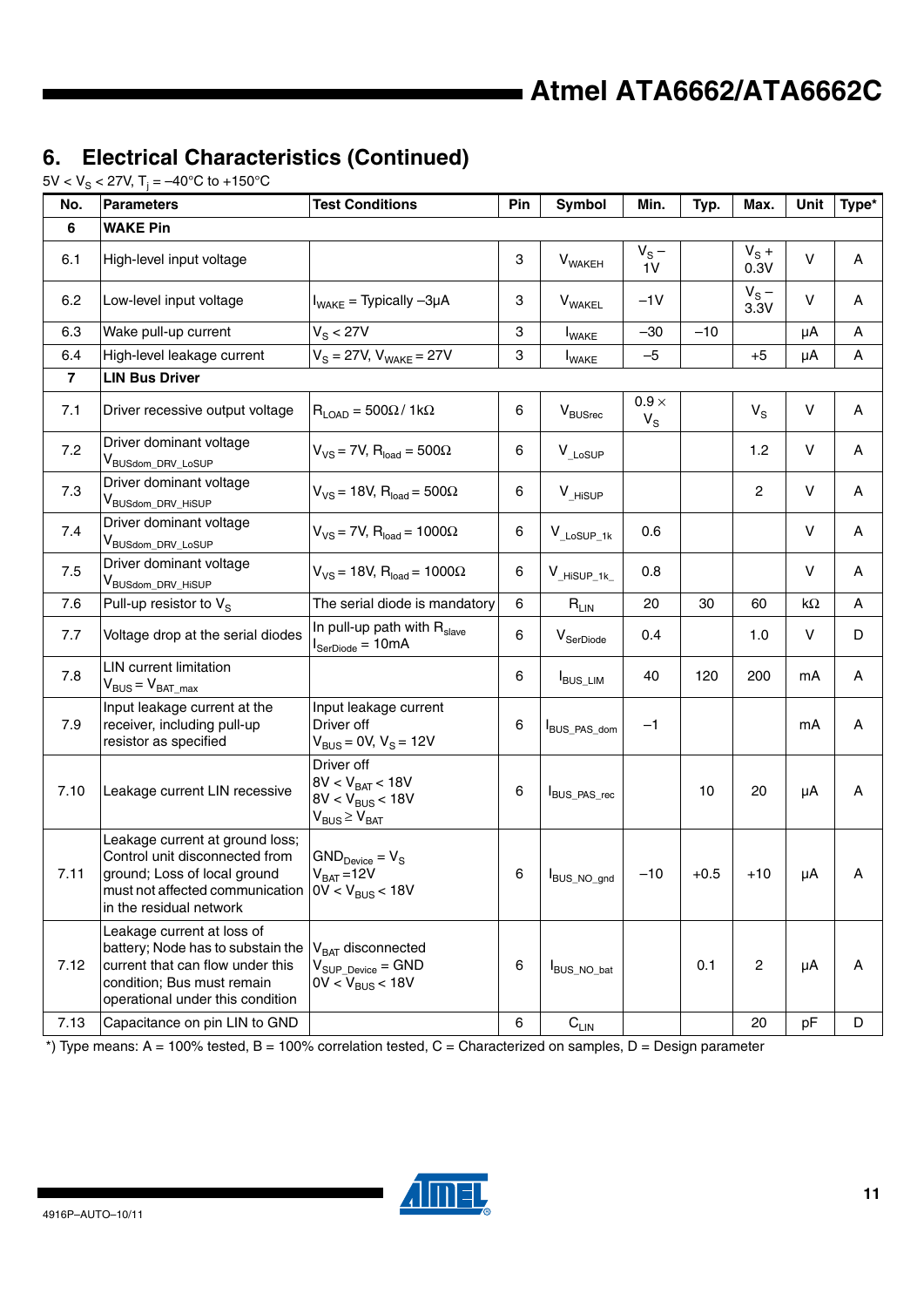

# **6. Electrical Characteristics (Continued)**

5V < V $_{\rm S}$  < 27V, T $_{\rm j}$  = –40°C to +150°C

| No.  | <b>Parameters</b>                                                                                                                                                                                                                                                                                                                                                   | <b>Test Conditions</b>                                                                                                                                                                                       | Pin | <b>Symbol</b>                | Min.                         | Typ.                        | Max.                             | Unit    | Type* |
|------|---------------------------------------------------------------------------------------------------------------------------------------------------------------------------------------------------------------------------------------------------------------------------------------------------------------------------------------------------------------------|--------------------------------------------------------------------------------------------------------------------------------------------------------------------------------------------------------------|-----|------------------------------|------------------------------|-----------------------------|----------------------------------|---------|-------|
| 8    | <b>LIN Bus Receiver</b>                                                                                                                                                                                                                                                                                                                                             |                                                                                                                                                                                                              |     |                              |                              |                             |                                  |         |       |
| 8.1  | Center of receiver threshold                                                                                                                                                                                                                                                                                                                                        | $V_{BUS,CNT}$ =<br>$(V_{th\_dom} + V_{th\_rec}) / 2$                                                                                                                                                         | 6   | $V_{\text{BUS\_CNT}}$        | $0.475\times$<br>$V_{\rm S}$ | $0.5 \times$<br>$V_{\rm S}$ | 0.525<br>$\times$ V <sub>S</sub> | v       | Α     |
| 8.2  | Receiver dominant state                                                                                                                                                                                                                                                                                                                                             | $V_{EN} = 5V$                                                                                                                                                                                                | 6   | $V_{\text{BUSdom}}$          | $-27$                        |                             | $0.4 \times$<br>$V_{S}$          | $\vee$  | Α     |
| 8.3  | Receiver recessive state                                                                                                                                                                                                                                                                                                                                            | $V_{EN} = 5V$                                                                                                                                                                                                | 6   | $\mathrm{V}_{\text{BUSrec}}$ | $0.6 \times$<br>$V_{S}$      |                             | 40                               | v       | Α     |
| 8.4  | Receiver input hysteresis                                                                                                                                                                                                                                                                                                                                           | $V_{HYS} = V_{th}$ rec $-V_{th}$ dom                                                                                                                                                                         | 6   | V <sub>BUShys</sub>          | $0.028\times$<br>$V_S$       | $0.1 \times$<br>$V_{\rm S}$ | 0.175<br>$\times$ V <sub>S</sub> | $\sf V$ | Α     |
| 8.5  | Pre-wake detection LIN<br>High-level input voltage                                                                                                                                                                                                                                                                                                                  |                                                                                                                                                                                                              | 6   | $V_{LINH}$                   | $V_S -$<br>2V                |                             | $V_S +$<br>0.3V                  | $\vee$  | Α     |
| 8.6  | Pre-wake detection LIN<br>Low-level input voltage                                                                                                                                                                                                                                                                                                                   | Switches the LIN receiver on                                                                                                                                                                                 | 6   | $V_{LINL}$                   | $-27V$                       |                             | $V_S -$<br>3.3V                  | $\vee$  | Α     |
| 9    | <b>Internal Timers</b>                                                                                                                                                                                                                                                                                                                                              |                                                                                                                                                                                                              |     |                              |                              |                             |                                  |         |       |
| 9.1  | Dominant time for wake-up via<br>LIN bus                                                                                                                                                                                                                                                                                                                            | $V_{LIN} = 0V$                                                                                                                                                                                               | 6   | $t_{\texttt{BUS}}$           | 30                           | 90                          | 150                              | μs      | Α     |
| 9.2  | Time of low pulse for wake-up<br>via pin WAKE                                                                                                                                                                                                                                                                                                                       | $V_{\text{WAKF}} = 0V$                                                                                                                                                                                       | 3   | t <sub>WAKE</sub>            | 7                            | 35                          | 50                               | μs      | Α     |
| 9.3  | Time delay for mode change<br>from Fail-safe Mode to Normal<br>Mode via pin EN                                                                                                                                                                                                                                                                                      | $V_{EN} = 5V$                                                                                                                                                                                                | 2   | $t_{norm}$                   | 2                            | $\overline{7}$              | 15                               | μs      | Α     |
| 9.4  | Time delay for mode change<br>from Normal Mode into Sleep<br>Mode via pin EN                                                                                                                                                                                                                                                                                        | $V_{EN} = 0V$                                                                                                                                                                                                | 2   | $t_{\sf sleep}$              | 2                            | 7                           | 12                               | μs      | Α     |
| 9.5  | TXD dominant time out time                                                                                                                                                                                                                                                                                                                                          | $VTXD = 0V$                                                                                                                                                                                                  | 4   | $t_{\mathsf{dom}}$           | 6                            | 9                           | 20                               | ms      | Α     |
| 9.6  | Power-up delay between $V_s = 5V$<br>until INH switches to high                                                                                                                                                                                                                                                                                                     | $V_{VS} = 5V$                                                                                                                                                                                                |     | $t_{\rm VS}$                 |                              |                             | 200                              | μs      | Α     |
| 10   | LIN Bus Driver AC Parameter with Different Bus Loads<br>Load 1 (small): 1nF, 1k $\Omega$ ; Load 2 (large): 10nF, 500 $\Omega$ ; R <sub>RXD</sub> = 5k $\Omega$ ; C <sub>RXD</sub> = 20pF;<br>Load 3 (medium): 6.8nF, 660Ω characterized on samples; 10.1 and 10.2 specifies the timing parameters for proper<br>operation at 20Kbit/s, 10.3 and 10.4 at 10.4Kbit/s. |                                                                                                                                                                                                              |     |                              |                              |                             |                                  |         |       |
| 10.1 | Duty cycle 1                                                                                                                                                                                                                                                                                                                                                        | $TH_{\text{Rec(max)}} = 0.744 \times V_{\text{S}}$<br>$TH_{Dom(max)} = 0.581 \times V_S$<br>$V_{\rm S}$ = 7.0V to 18V<br>$t_{\text{Bit}} = 50 \mu s$<br>$D1 = t_{bus\_rec(min)}/(2 \times t_{Bit})$          | 6   | D1                           | 0.396                        |                             |                                  |         | A     |
| 10.2 | Duty cycle 2                                                                                                                                                                                                                                                                                                                                                        | $TH_{\text{Rec(min)}} = 0.422 \times V_{\text{S}}$<br>$TH_{Dom(min)} = 0.284 \times V_s$<br>$V_{\rm s} = 7.0 \dot{V}$ to 18V<br>$t_{\text{Bit}} = 50 \mu s$<br>$D2 = t_{bus\_rec(max)} / (2 \times t_{Bit})$ | 6   | D <sub>2</sub>               |                              |                             | 0.581                            |         | Α     |
| 10.3 | Duty cycle 3                                                                                                                                                                                                                                                                                                                                                        | $TH_{\text{Rec(max)}} = 0.778 \times V_{\text{s}}$<br>$TH_{Dom(max)} = 0.616 \times V_S$<br>$V_{\rm s}$ = 7.0V to 18V<br>$t_{\text{Bit}} = 96 \mu s$<br>$D3 = t_{bus\_rec(min)} / (2 \times t_{Bit})$        | 6   | D <sub>3</sub>               | 0.417                        |                             |                                  |         | Α     |

\*) Type means: A = 100% tested, B = 100% correlation tested, C = Characterized on samples, D = Design parameter

#### **12 Atmel ATA6662/ATA6662C**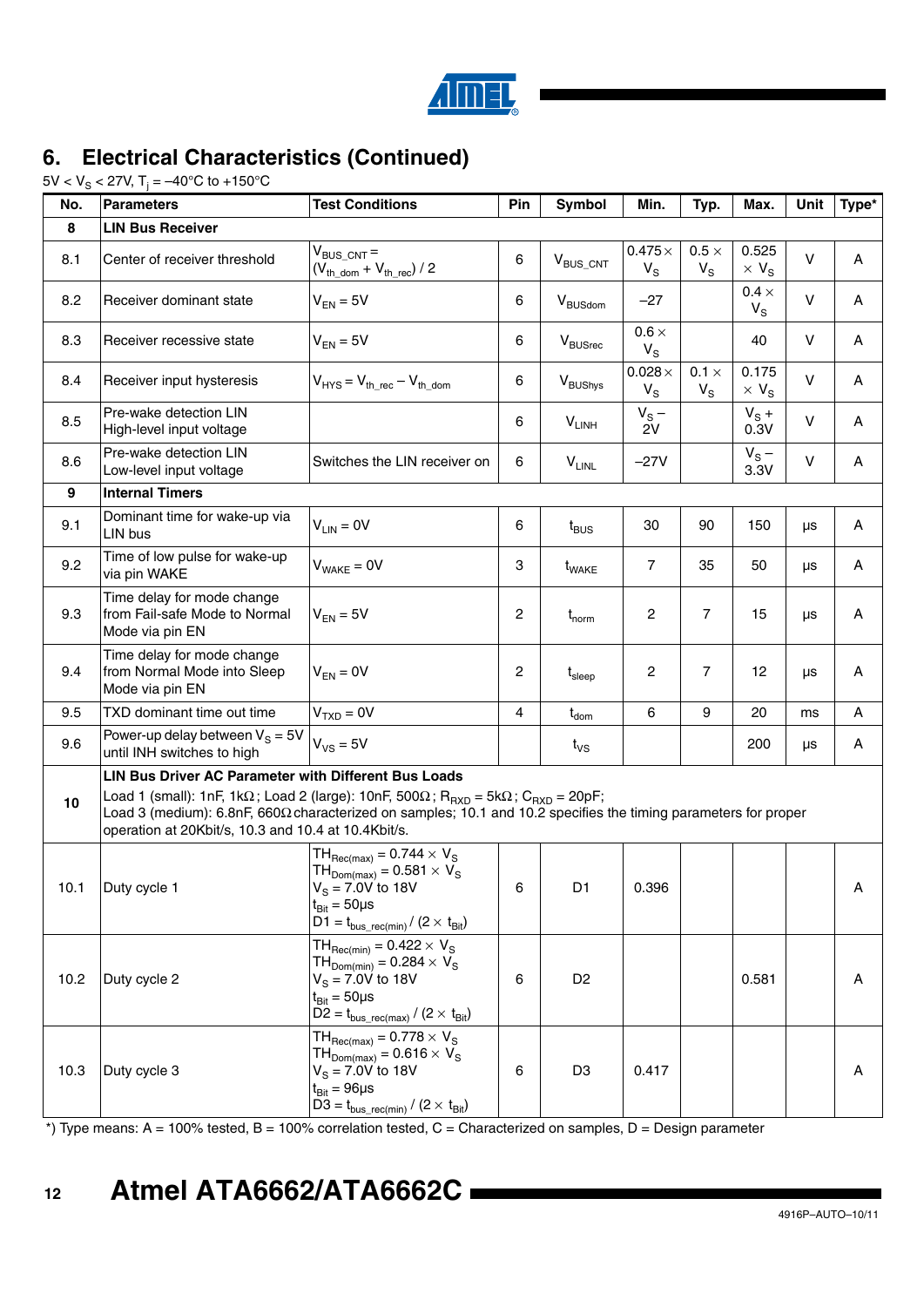# **6. Electrical Characteristics (Continued)**

5V < V $_{\rm S}$  < 27V, T $_{\rm j}$  = –40°C to +150°C

| No.  | <b>Parameters</b>                                                                                                                             | <b>Test Conditions</b>                                                                                                                                                                           | Pin | <b>Symbol</b>  | Min. | Typ. | Max.  | Unit | Type* |
|------|-----------------------------------------------------------------------------------------------------------------------------------------------|--------------------------------------------------------------------------------------------------------------------------------------------------------------------------------------------------|-----|----------------|------|------|-------|------|-------|
| 10.4 | Duty cycle 4                                                                                                                                  | $TH_{\text{Rec(min)}} = 0.389 \times V_{\text{S}}$<br>$TH_{Dom(min)} = 0.251 \times V_S$<br>$V_s = 7.0V$ to 18V<br>$t_{\text{Bit}} = 96 \mu s$<br>$D4 = t_{bus \ rec(max)} / (2 \times t_{Bit})$ | 6   | D <sub>4</sub> |      |      | 0.590 |      | Α     |
| 11   | Receiver Electrical AC Parameters of the LIN Physical Layer<br>LIN receiver, RXD load conditions: $C_{RXD} = 20pF$ , $R_{pull-up} = 5k\Omega$ |                                                                                                                                                                                                  |     |                |      |      |       |      |       |
| 11.1 | Propagation delay of receiver<br>(see Figure 6-1 on page 13)                                                                                  | $t_{rec\_pd} = max(t_{rx\_pdr}, t_{rx\_pdf})$<br>$V_s = 7.0V$ to 18V                                                                                                                             |     | $t_{rx\_pd}$   |      |      | 6     | μs   | A     |
| 11.2 | Symmetry of receiver<br>propagation delay rising edge<br>minus falling edge                                                                   | $\begin{cases} t_{rx\_sym} = t_{rx\_pdr} - t_{rx\_pdf} \\ V_S = 7.0V \text{ to } 18V \end{cases}$                                                                                                |     | $t_{rx}$ sym   | $-2$ |      | $+2$  | μs   | A     |

 $*$ ) Type means: A = 100% tested, B = 100% correlation tested, C = Characterized on samples, D = Design parameter

#### <span id="page-12-0"></span>**Figure 6-1.** Definition of Bus Timing Parameter





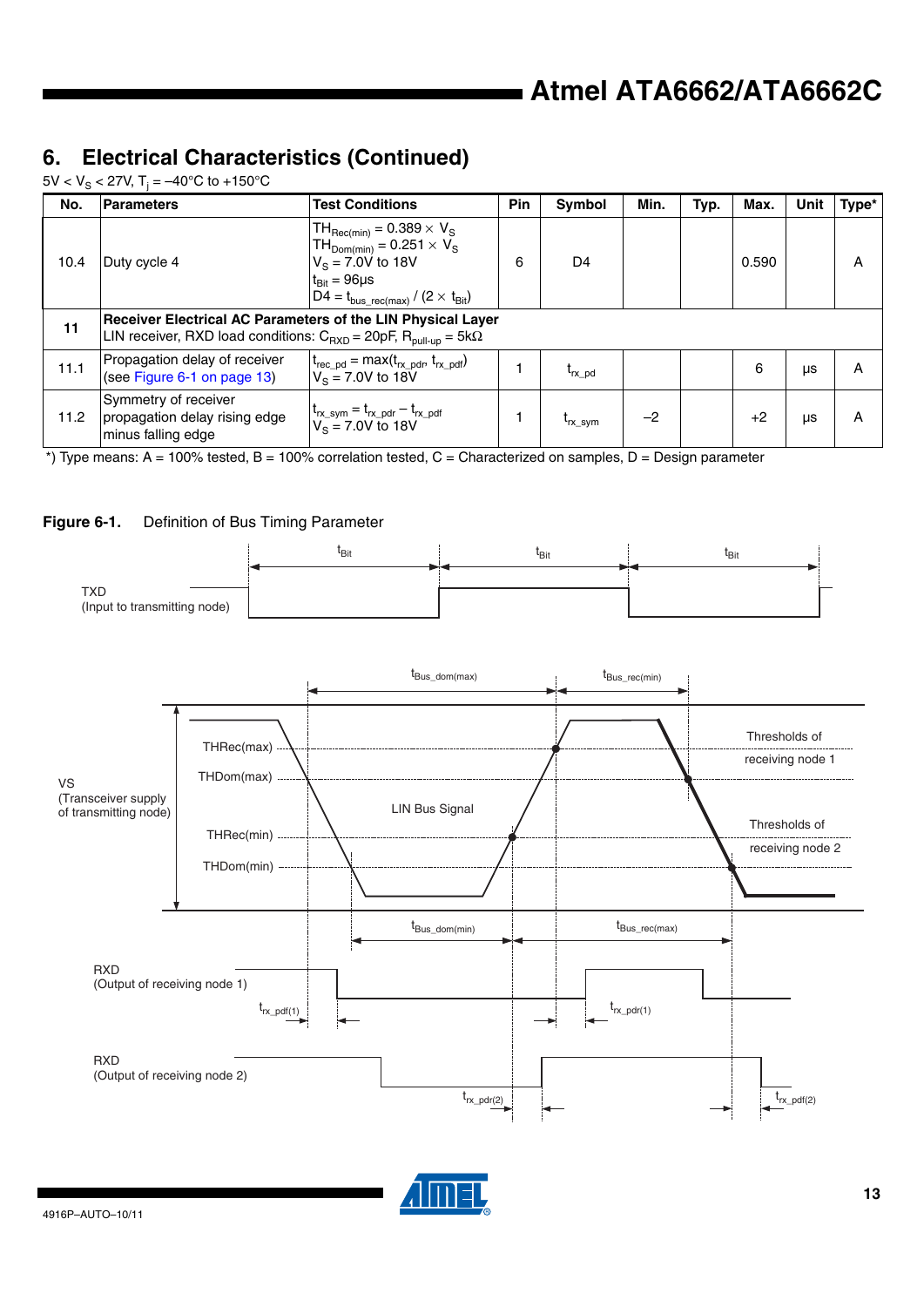

#### **Figure 6-2.** Application Circuit

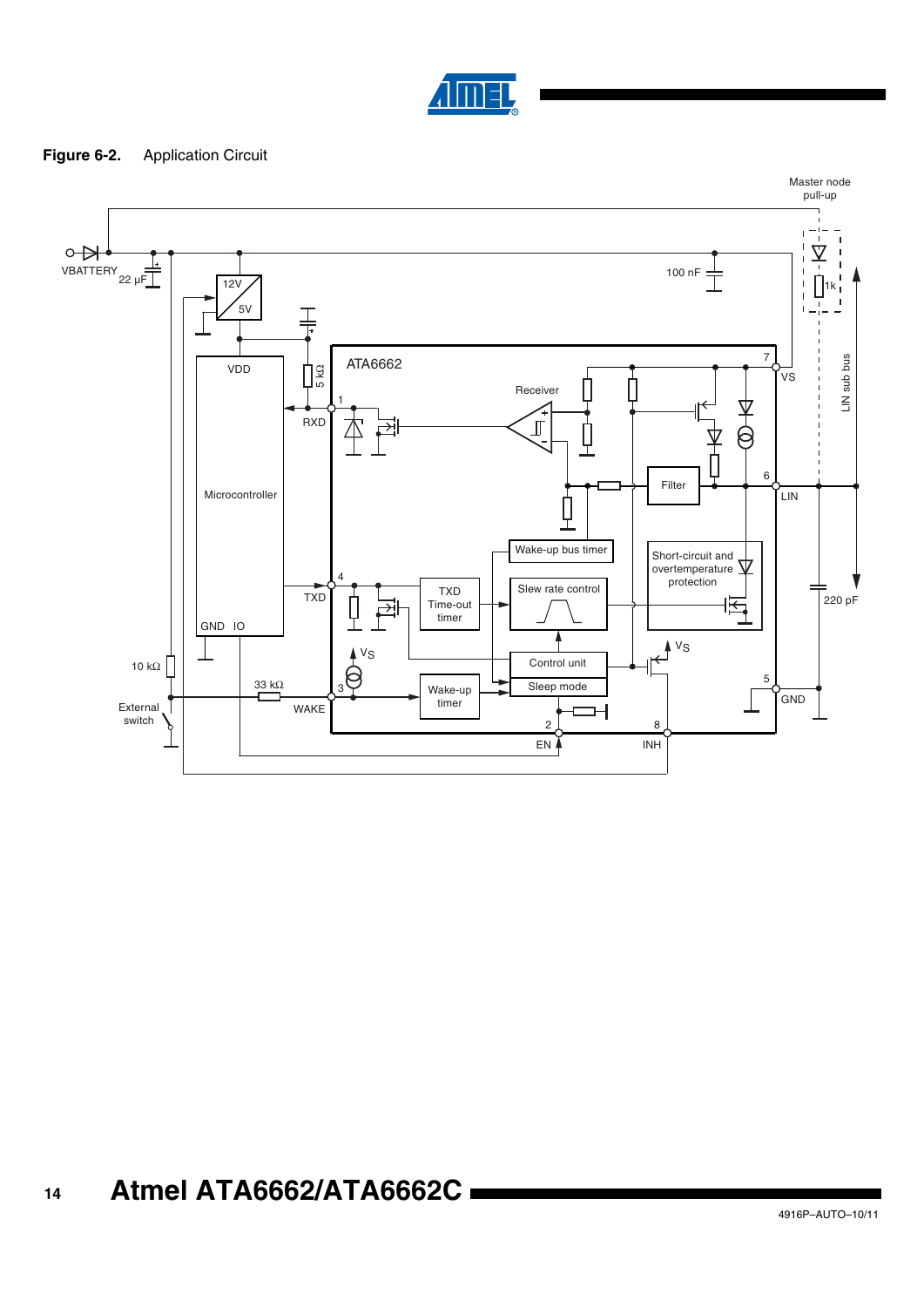# **7. Ordering Information**

| <b>Extended Type Number</b> | Package         | Remarks                                        |
|-----------------------------|-----------------|------------------------------------------------|
| ATA6662-TAQY                | SO8             | LIN transceiver, Pb-free, 4k, taped and reeled |
| ATA6662C-TAQY               | SO <sub>8</sub> | LIN transceiver, Pb-free, 4k, taped and reeled |

# **8. Package Information**

Package: SO 8

Dimensions in mm









specifications

Issue: 1; 15.08.06 Drawing-No.: 6.541-5031.01-4

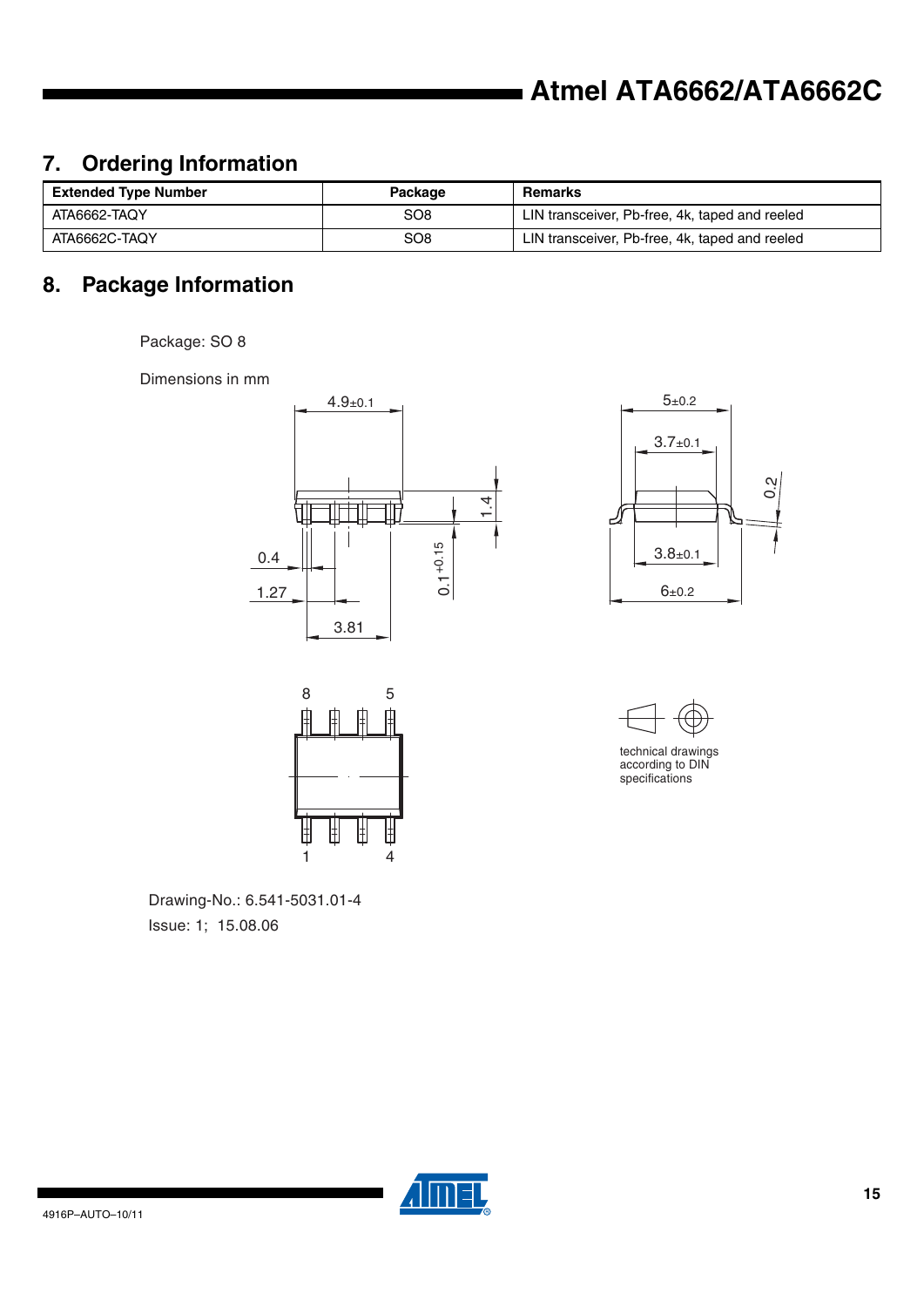

# **9. Revision History**

Please note that the following page numbers referred to in this section refer to the specific revision mentioned, not to this document.

| <b>Revision No.</b> | <b>History</b>                                                              |
|---------------------|-----------------------------------------------------------------------------|
| 4916P-AUTO-10/11    | • Section 3.11 "Operation Modes" on page 5 changed                          |
| 4916O-AUTO-05/10    | • Features on page 1 changed                                                |
|                     | • Heading 3.6: text changed                                                 |
|                     | • Features on page 1 changed                                                |
| 4916N-AUTO-03/10    | • Section 4 "Absolute Maximum Ratings" on page 9 changed                    |
|                     | • Section 6 "Electrical Characteristics" number 7.13 on page 11 added       |
|                     | • Section 7 "Ordering Information" on page 16 changed                       |
|                     | • Figure 1-1 "Block Diagram" on page 1 changed                              |
| 4916M-AUTO-09/09    | • Section 4 "Absolute Maximum Ratings" on page 8 changed                    |
|                     | • Figure 6-2 "Application Circuit" on page 14 changed                       |
| 4916L-AUTO-02/09    | • Section 6 "El.Characteristics" numbers 3.2 and 4.2 on page 9 changed      |
|                     | • Figure 2-1 "Pinning SO8" on page 2 changed                                |
|                     | • Section 3.2 "Supply Pin $(V_S)$ " on page 3 changed                       |
|                     | • Section 3.8 "Enable Input Pin (EN)" on page 4 changed                     |
|                     | • Section 3.11 "Operation Modes" on page 5 changed                          |
|                     | • Section 3.12 "Remote Wake-up via Dominant Bus State" on page 5 changed    |
| 4916K-AUTO-12/08    | • Section 3.14 "Wake-up Source Recognition" on page 6 changed               |
|                     | • Figure 3.2 "LIN Wake-up Waveform Diagram" on page 7 changed               |
|                     | • Figure 3.3 "Wake-up from Wake-up Switch" on page 7 changed                |
|                     | • Section 4 "Absolute Maximum Ratings" on page 8 changed                    |
|                     | • Section 5 "Thermal Resistance" on page 8 changed                          |
|                     | • Section 6 "Electrical Characteristics" on pages 9 to 12 changed           |
|                     | • Figure 6-2 "Application Circuit" on page 13 changed                       |
|                     | • "Pre-normal Mode" in "Fail-safe Mode" changed                             |
| 4916J-AUTO-02/08    | • Section 3.9 "Inhibit Output Pin (INH) on page 4 changed                   |
|                     | • Section 4 "Absolute Maximum Ratings" on page 8 changed                    |
|                     | • Section 6 "Electrical Characteristics" number 5.1 on page 9 changed       |
|                     | • Section 3.1 "Physical Layer Compatibility" on page 3 added                |
| 4916I-AUTO-12/07    | • Section 6 "El.Characteristics" numbers 1.5, 1.6 and 1.7 on page 9 changed |
| 4916H-AUTO-10/07    | • Section 7 "Ordering Information" on page 14 changed                       |
| 4916G-AUTO-07/07    | • Put datasheet in a new template                                           |
|                     | • Capital T for time generally changed in a lower case t                    |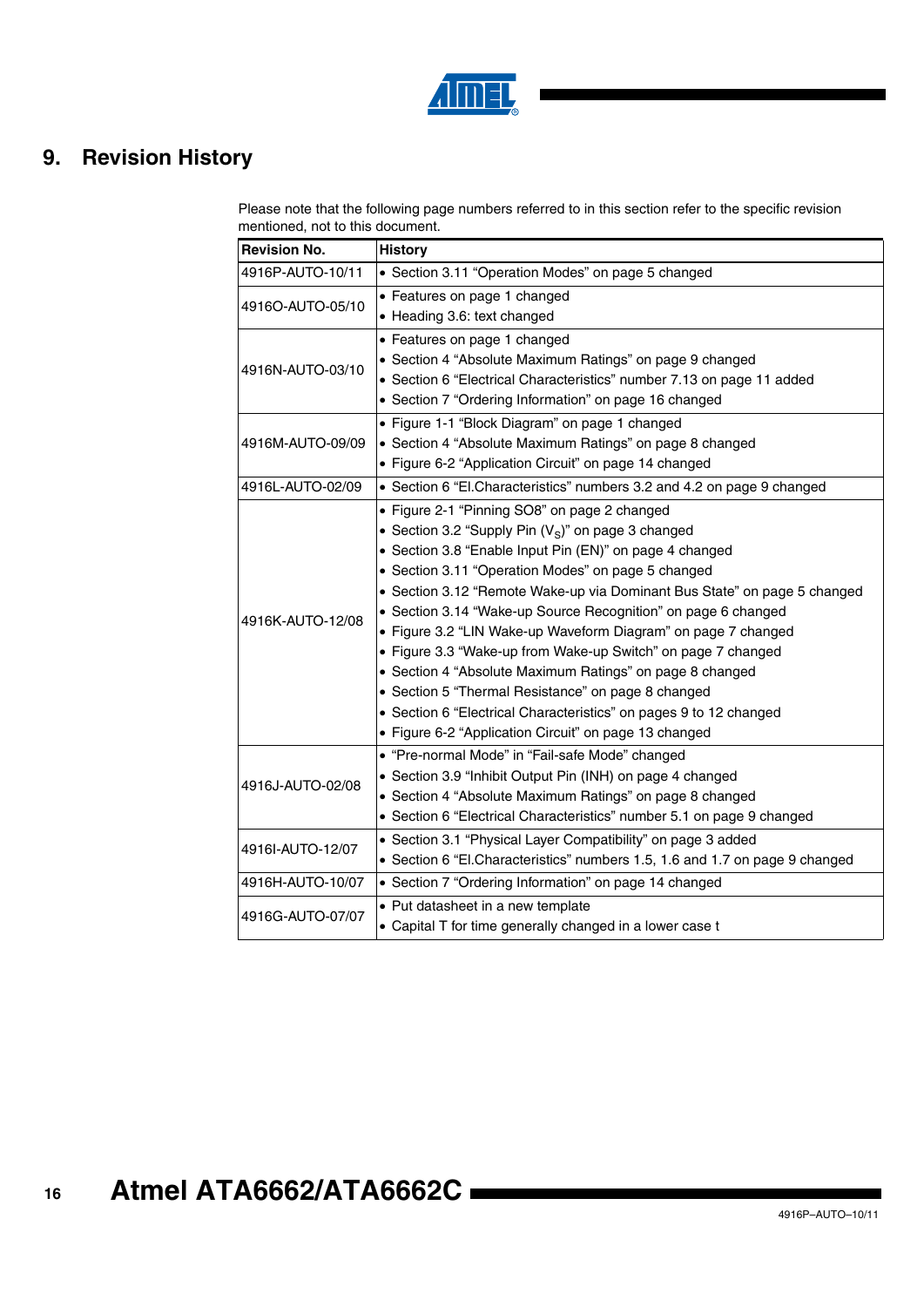Please note that the following page numbers referred to in this section refer to the specific revision mentioned, not to this document. (Continued)

| <b>Revision No.</b> | <b>History</b>                                                                |  |  |  |  |  |
|---------------------|-------------------------------------------------------------------------------|--|--|--|--|--|
|                     | • Figure 1-1 "Block Diagram" on page 1 changed                                |  |  |  |  |  |
| 4916F-AUTO-05/07    | • Figure 6-2 "Application Circuit" on page 13 changed                         |  |  |  |  |  |
|                     | • Features on page 1 changed                                                  |  |  |  |  |  |
|                     | • Section 6 "El. Characteristics" numbers 10.1 to 10.4 and 11.1, 11.2 changed |  |  |  |  |  |
| 4916E-AUTO-02/07    | • Section 4 "Absolute Maximum Ratings" on page 8 changed                      |  |  |  |  |  |
|                     | • Section 2 "Electrical Characteristics" on pages 9 to 11 changed             |  |  |  |  |  |
|                     | • Features on page 1 changed                                                  |  |  |  |  |  |
|                     | • Section 1 "Description" on page 1 changed                                   |  |  |  |  |  |
|                     | • Table 2-1 "Pin Description" on page 2 changed                               |  |  |  |  |  |
|                     | • Section 3.2 "Ground Pin (GND) on page 3 changed                             |  |  |  |  |  |
| 4916D-AUTO-02/07    | • Section 3.7 "Enable Input Pin (EN)" on page 4 changed                       |  |  |  |  |  |
|                     | • Section 3.11 "Remote Wake-up via Dominant Bus State" on page 5 changed      |  |  |  |  |  |
|                     | • Figure 3-1 "Mode of Operation" on page 6 changed                            |  |  |  |  |  |
|                     | • Section 3-14 "Fail-safe Features" on page 6 changed                         |  |  |  |  |  |
|                     | • Section 4 "Absolute Maximum Ratings" on page 8 changed                      |  |  |  |  |  |
|                     | • Section 6 "Electrical Characteristics" on pages 9 to 11 changed             |  |  |  |  |  |